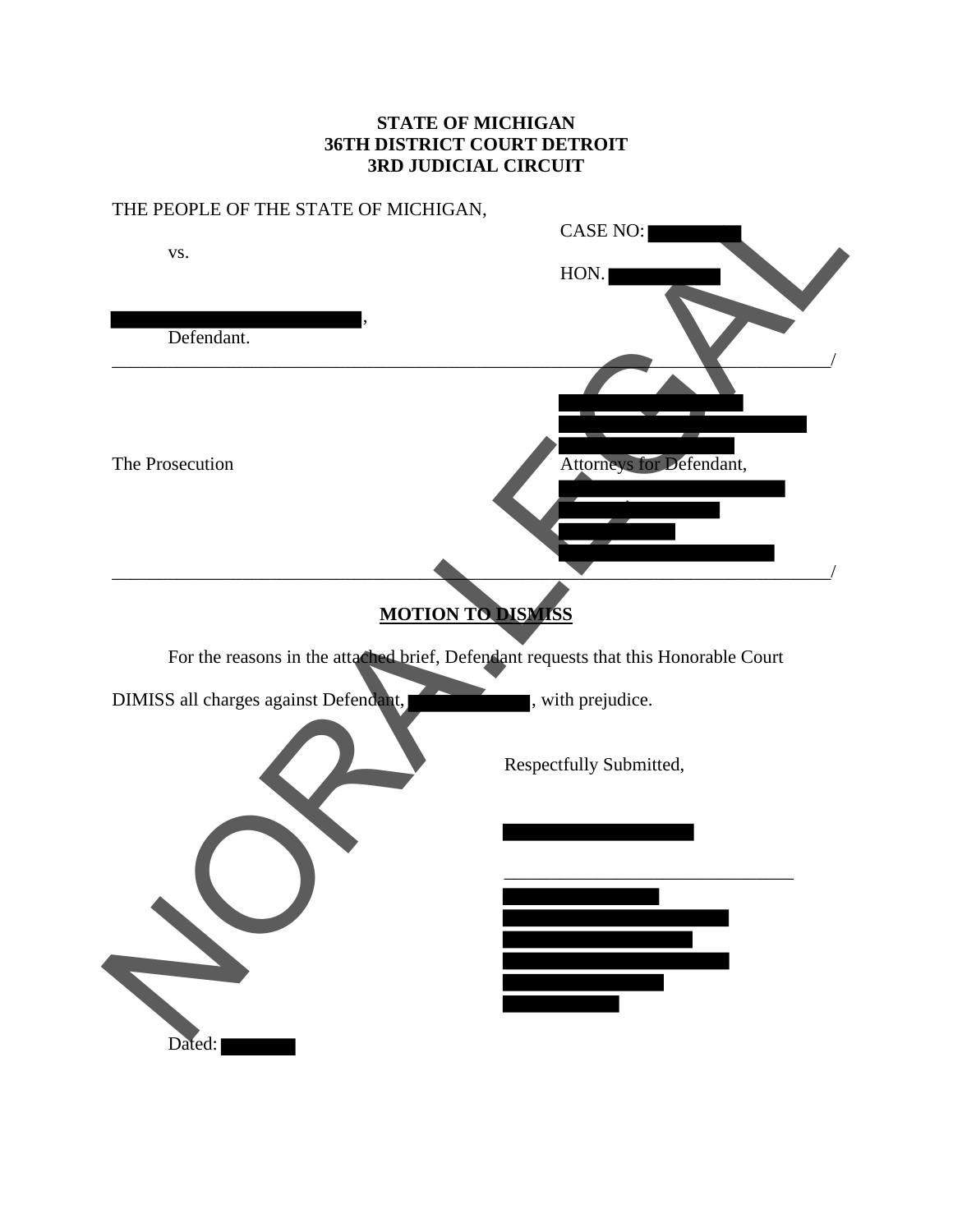#### **STATE OF MICHIGAN 36TH DISTRICT COURT DETROIT 3RD JUDICIAL CIRCUIT**

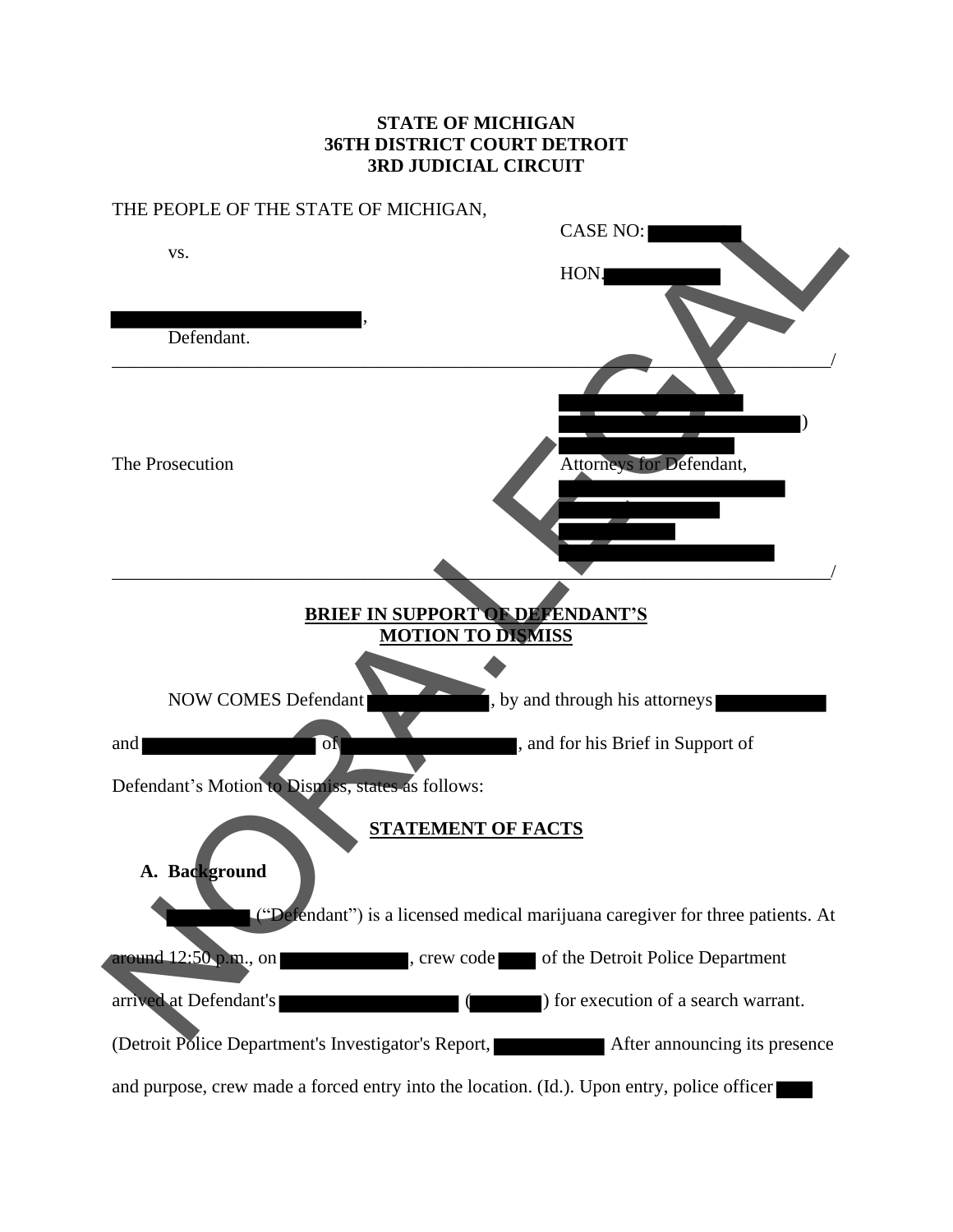found Defendant in the living room standing beside the TV stand with marijuana. (Id.). Though Defendant informed the crew that his dogs were not dangerous and pleaded with the officers not to kill his dogs, police officer shot Defendant's two dogs. (Id.).

After killing the dogs, the crew went to  $\blacksquare$  ( ) and after announcing their presence and purpose made an unforced entry through the front door. (Id.). Police officer did not find any person inside the upper flat, but officer recovered 26 mature marijuana plants from the front room of the upstairs. (Id.).

During a search of the lower flat, police officer recovered  $3$  K/B's of marijuana from the television stand in the living room.  $(Id.)$ . Additionally, police officer recovered in U.S. currency from inside the oven. (Id.). No other arrests or confiscations were made by the crew form the upper or lower flats. (Id.).

#### **B. Procedural history**

On **Example 1**, a complaint with two counts related to marijuana was filed against Defendant. (Information Felony, Defendant, as stated above, is a licensed medical marijuana caregiver for three patients. Accordingly, Defendant being a primary caregiver is entitled to possess up to 36 marijuana plants. Therefore, Defendant now moves this court to dismiss all charges against him in their entirety. To kill his dogs, police officer saids to be forefariats two dogs. (Id.).<br>
After killing the dogs, the crew went to same an unioned entry through the state door. (In a<br>
anouncing their presence and purpose made an unioned

#### **ARGUMENT**

#### **I. Defendant's Motion to Dismiss should be granted.**

#### **A. Standard of Review**

Generally, "when an individual stands to be convicted of a crime, the prosecution must be prepared to prove each and every element of the offense charged beyond a reasonable doubt."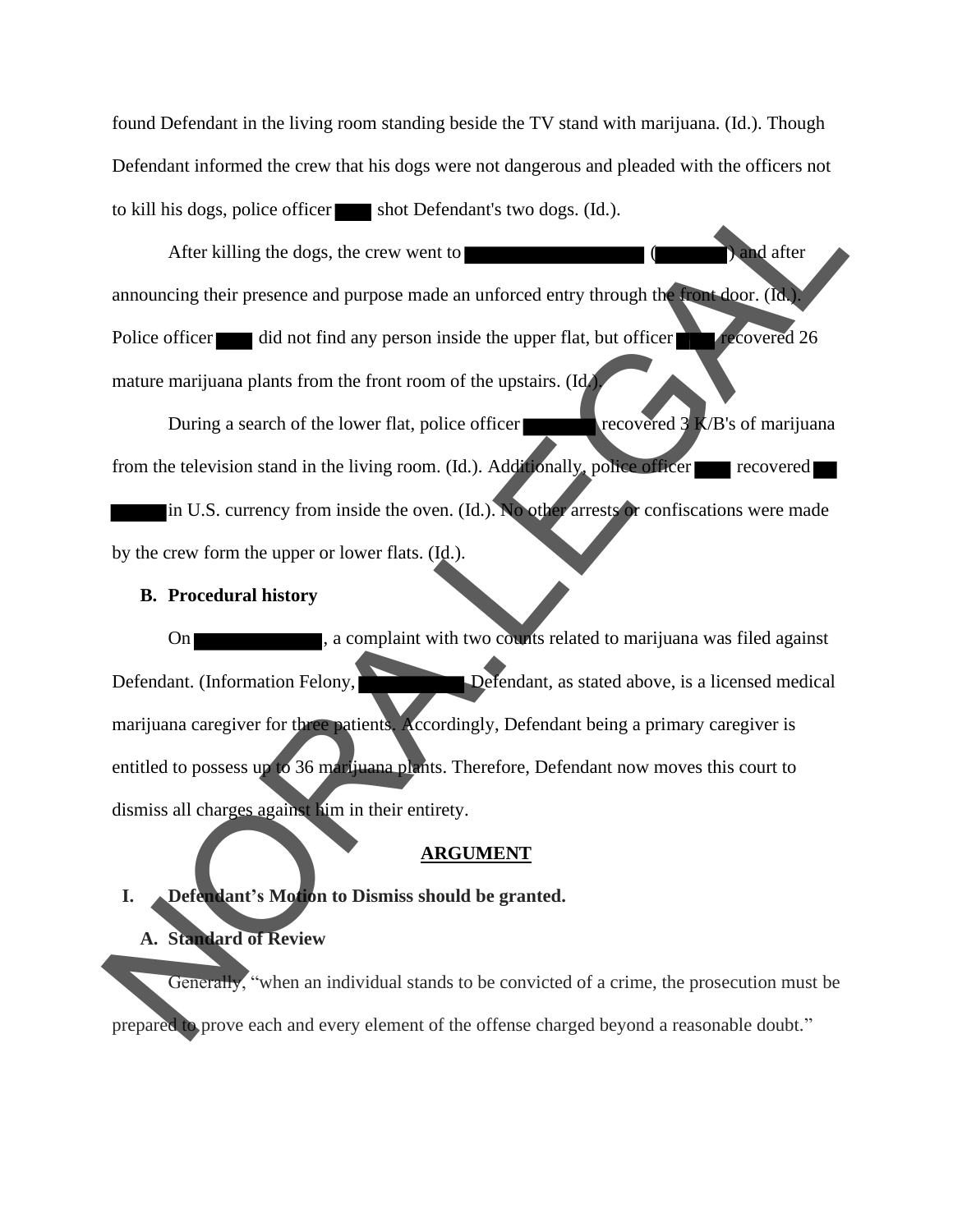*People v De Clerk*, 58 Mich App 528, 532; 228 NW2d 447, 449 (1975) *aff'd sub nom. People v* 

*DeClerk*, 400 Mich 10; 252 NW2d 782 (1977). Further,

a trial court, in considering a motion to dismiss or direct a verdict, must first decide if the evidence introduced at the time the motion was made, viewed in the light most favorable to the prosecution, is insufficient to justify a reasonable man in concluding that all the elements of the crime were established beyond a reasonable doubt.

*People v Wright*, 99 Mich App 801, 818; 298 NW2d 857, 863-64 (1980) (citing *People v Scott*,

72 Mich App. 16, 248 NW2d 693 (1976)). "The prosecution must establish the essential elements of a crime beyond a reasonable doubt. If the prosecution does not do so, a directed verdict of acquittal or a motion to dismiss must be granted." *People v Hunten*, 115 Mich App 167, 171; 320 NW2d 68, 69-70 (1982) (citing *People v Hampton*, 407 Mich 354, 285 NW2d 284 (1979)). Hence, "[f]ailure to do so must result, upon proper motion, in a directed verdict or dismissal." *De Clerk*, 58 Mich App at 532; 228 NW2d at 449.

#### **B. Defendant is entitled to the dismissal of any marijuana-related charges under MCL 333.26424(b).**

Under the Michigan Medical Marijuana Act (MMMA), MCL 333.26424, "primary caregivers who have been issued and possess a registry identification card 'shall not be subject to arrest, prosecution, or penalty in any manner.'" *People v Jones*, 301 Mich App 566, 577; 837 NW2d 7, 13-14 (2013) (quoting MCL 333.26424(b)). "In order to receive immunity under § 4, a registered primary caregiver may not possess more than 12 marijuana plants for each qualifying patient to whom he is connected through the state's registration process." *People v Bylsma*, 493 Mich 17, 21; 825 NW2d 543, 545 (2012). Further, "a primary caregiver seeking to assert the a trial court, in considering a motion to dismiss or direct a verdict, must first election if the evidence introduced at the time medion was made. view and the motion of the time more established beyond in concluding that

protections of § 4 must prove four elements by a preponderance of the evidence:

- that, at the time of the charged offense, he or she
- (1) possessed a valid registry identification card;
- (2) possessed no more marijuana than allowed under § 4(b);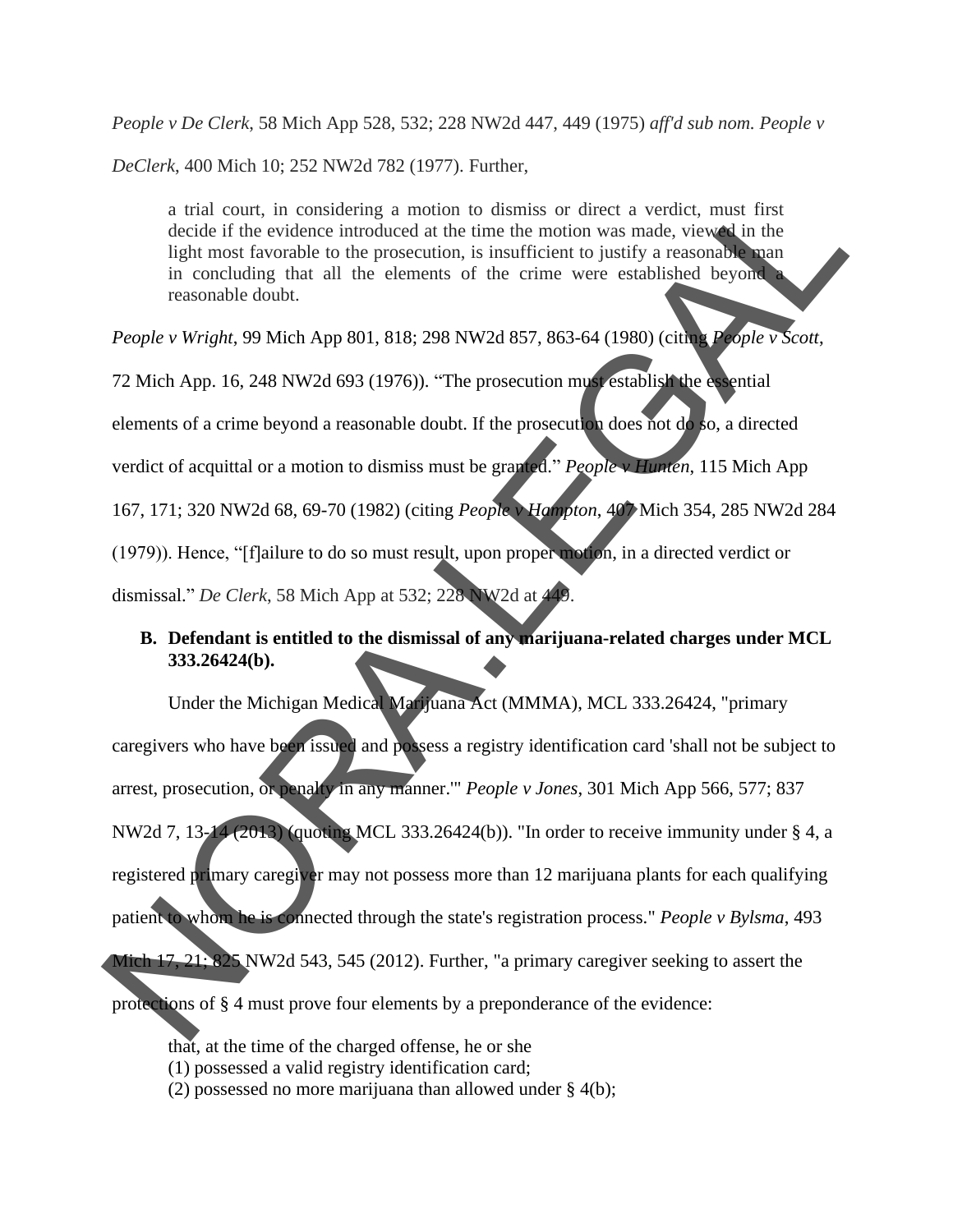(3) stored any marijuana plants in an enclosed, locked facility; and

(4) was assisting connected qualifying patients with the medical use of marijuana.

*People v Hartwick*, 498 Mich 192, 221; 870 NW2d 37, 53 (2015).

Under MMMA, "[t]he requirements necessary to establish the presumption of medical use mirror the first two elements required to establish immunity." *Id.* at 220-21. Therefore, "[i] the primary caregiver establishes the first and second elements, then a presumption exists that the primary caregiver was engaged in the medical use of marijuana, thereby establishing the fourth element." *Id.* at 221. It is settled that, "a defendant is entitled to dismissal of any marijuanarelated charges if he or she proves that he or she qualifies for § 4 immunity under the MMMA." *Jones*, 301 Mich App at 576 (citing *People v Tuttle,* 493 Mich 950, 828 NW2d 375 (2013)). People v Hartwick, 498 Mich 192, 221; 870 NW2d 37, 53 (2015).<br>
Under NMMA, "[Ule requirements accessary to establish the presumption of medical<br>
use mirror the first two olements required to establish immunity." Id. at 22

In the present case, Defendant is a registered primary caregiver for three qualifying patient's. Accordingly, Defendant may legally possess 12 marijuana plants for each of the three patients with whom he is connected through the MDCH's registration process, a total of 36 marijuana plants in this case. Here, it is evident that Defendant possessed only 26 marijuana plants in his upper flat. (Detroit Police Department's Investigator's Report, shows that Defendant possessed no more marijuana than the amount allowed under § 4(b).

Defendant, as the primary caregiver, has established the first and second elements, required to assert the protections of § 4. This shows that there existed a presumption that the Defendant was engaged in the medical use of marijuana, thereby establishing the fourth element. Finally, Defendant kept the marijuana plants in an upstairs flat that he had the ability to lock and exclude others from entering. Accordingly, Defendant is entitled to § 4 immunity because he possessed less than the 36 plants that he is allowed to possess under the MMMA and maintained them in a way and for a purpose permitted by statute .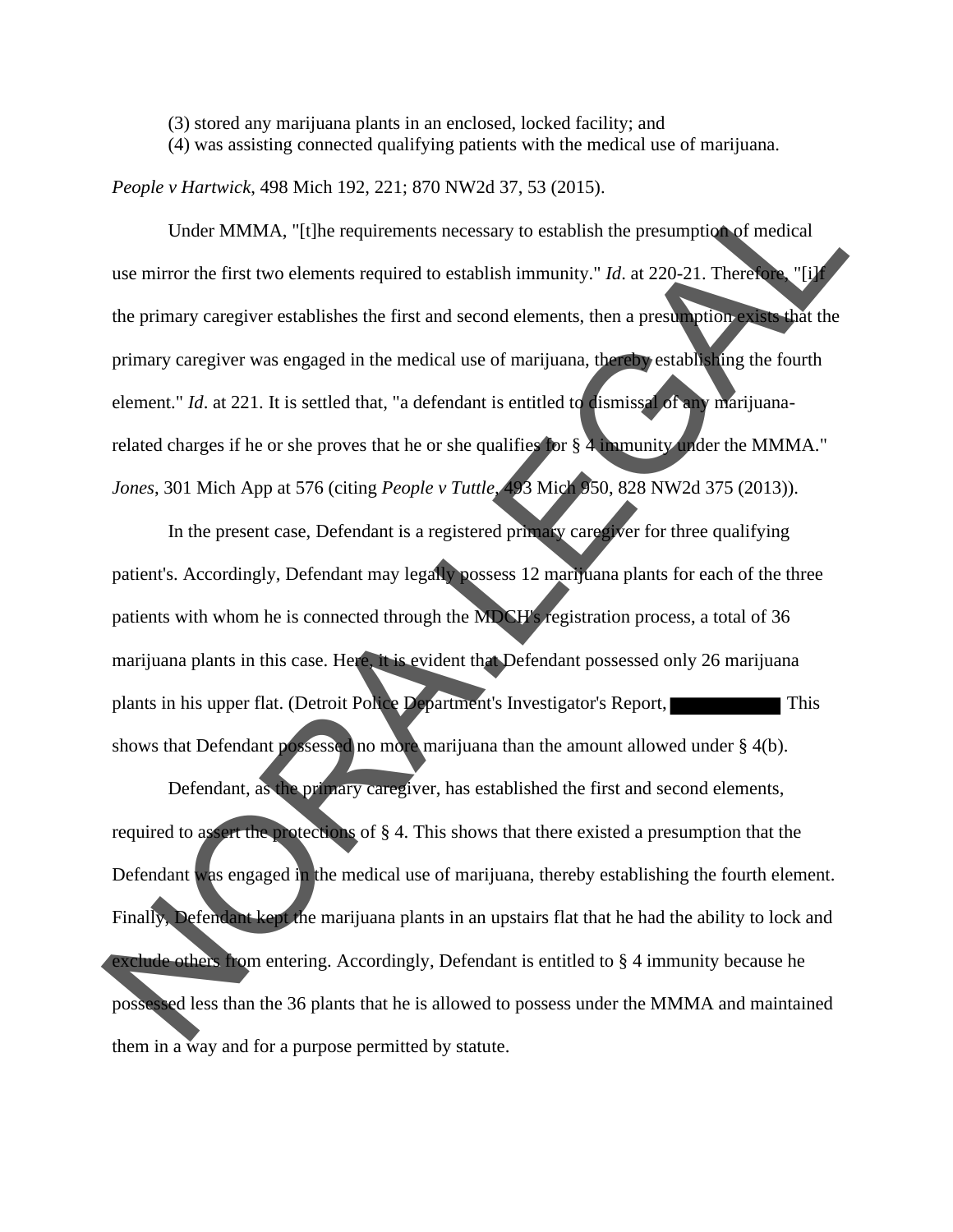Therefore, Defendant is entitled to dismissal of any marijuana-related charges against him under MCL 333.26424(b).

#### **C. Defendant, being a primary caregiver, is entitled to an affirmative defense under MCL 333.26428.**

Under MMMA § 8, "[a] primary caregiver . . . 'may assert the medical purpose for using marihuana as a defense to any prosecution involving marihuana. '" *People v Carruthers*, 301 Mich App 590, 612-13; 837 NW2d 16, 28-29 (2013) (quoting MCL 333.26428(a)). "The affirmative defense of § 8 is available regardless of the amount of marijuana possessed. That is, § 8 (unlike § 4) specifies no particular quantity limit, but instead requires that the amount possessed be 'not more than was reasonably necessary' for the statutorily recognized purposes. " *Id.* at 612-13 (quoting MCL 333.26428(2)). "[A]n essential element of a § 8 affirmative defense is the requirement in § 4 that the marijuana be kept in an enclosed, locked facility." *People v Danto*, 294 Mich App 596, 612-13; 822 NW2d 600, 609 (2011).

The facts show that Defendant possessed only 26 marijuana plants of marijuana, which is 'not more than was reasonably necessary' for the statutorily recognized purposes. Further, Defendant possessed all the 26 marijuana plants in the upper flat, which is secured with a lock or other security device that prevented access by anyone other than Defendant as required under the MMMA. Although the officers at the time were able to enter the upstairs without force, the upstairs flat does have a lock and Defendant typically locks the door to prevent outsiders from entering the upstairs. Here, Defendant has complied with the requirement that he keep the marijuana in an enclosed, locked facility. Therefore, Defendant is entitled to assert the medical purpose for using marijuana as an affirmative defense under MCL 333.26428. Thus, Defendant requests this court to grant Defendant's motion to dismiss the complaint.C. Defendant, being a primary caregiver, is entitled to an affirmative defense under<br>MCL 333.26428.<br>Under MMMA § 8, "[al primary caregiver ... may assert the medical purpose and<br>marihuana as a defense to any prosecution i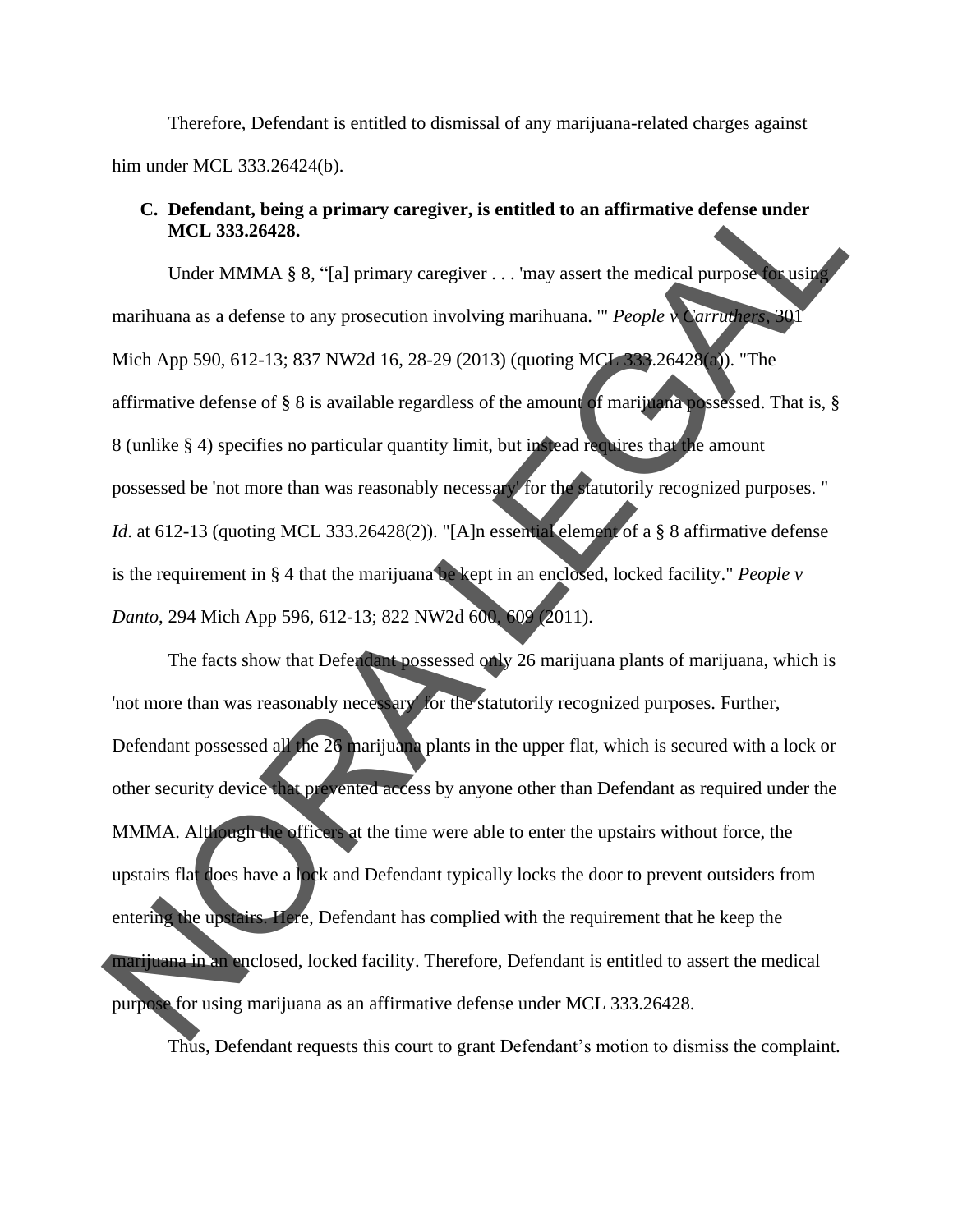### **CONCLUSION**

WHEREFORE, Defendant prays that this Honorable Court dismiss all charges in its entirety and award costs and attorney fees to Defendant.